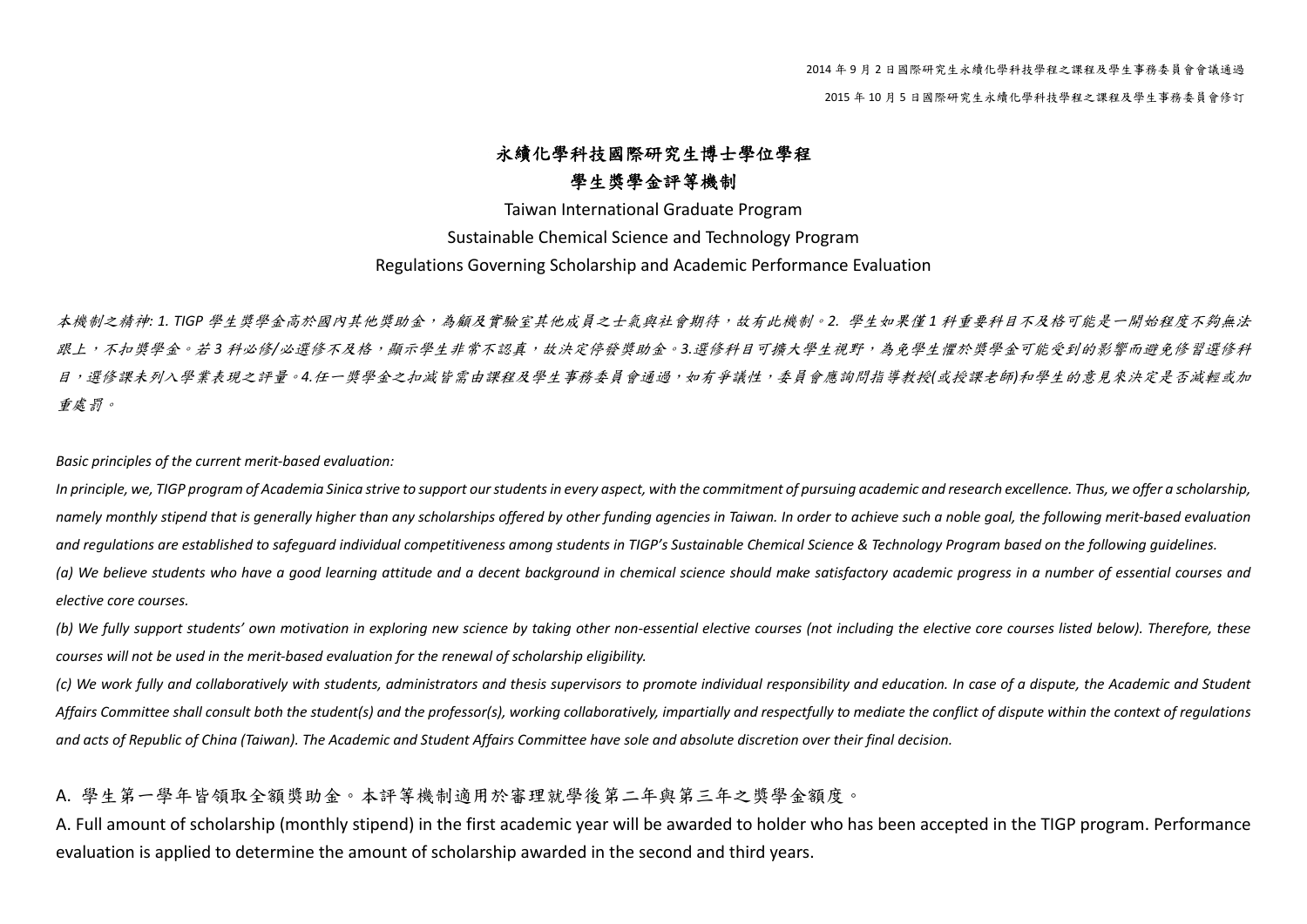B.每次獎助金之調整為期六個月(秋季始末期間為 9/1~2/28 或 29,春季為 3/1~8/31)。表現評定依以下範疇審理。

B. The academic merit of scholarship recipient will be evaluated based on the criteria listed below, and the adjusted stipends will last for six months. (Fall Semester: Sep. 1<sup>st ~</sup> Feb. 28<sup>th</sup>/29<sup>th</sup>, Spring Semester: Mar. 1<sup>st ~</sup> Aug. 31<sup>th</sup> )

1. 學業表現 (Academic Performance)

必修與一項必選修科目中任兩科不及格,可導致扣全額獎助金的1/2。

必修與一項必選修科目中任三科不及格,可導致獎助金停發。

Academia performance will be evaluated according to the grades of five essential courses (the four required courses and one elective core course listed below). Failing two of the five essential courses may result in <sup>a</sup> 50% stipend deduction.

Failing three of the five essential courses may result in the termination of <sup>a</sup> student's stipend.

必修 Required Courses:

永續化學科技導論 Introduction to Sustainable Chemical Science and Technology

書報討論 Seminar

演講心得 Colloquium

實驗室實習 Lab Rotation

必選修(學生自選一為核心科目) Elective Core Courses (each student selects one course below as his/her core course):

高等無機化學 Advanced Organic Chemistry

高等有機化學 Advanced Inorganic Chemistry

高等分析化學 Advanced Analytical Chemistry

高等物理化學 Advanced Physical Chemistry <sup>I</sup>

高等化學生物 Discussion in Advanced Chemical Biology <sup>I</sup>

2. 研究表現 (Research Performance)

從第二學年開始,指導教授將考核學生之研究表現。

Research performance will be evaluated by the thesis advisor starting from the second academic year.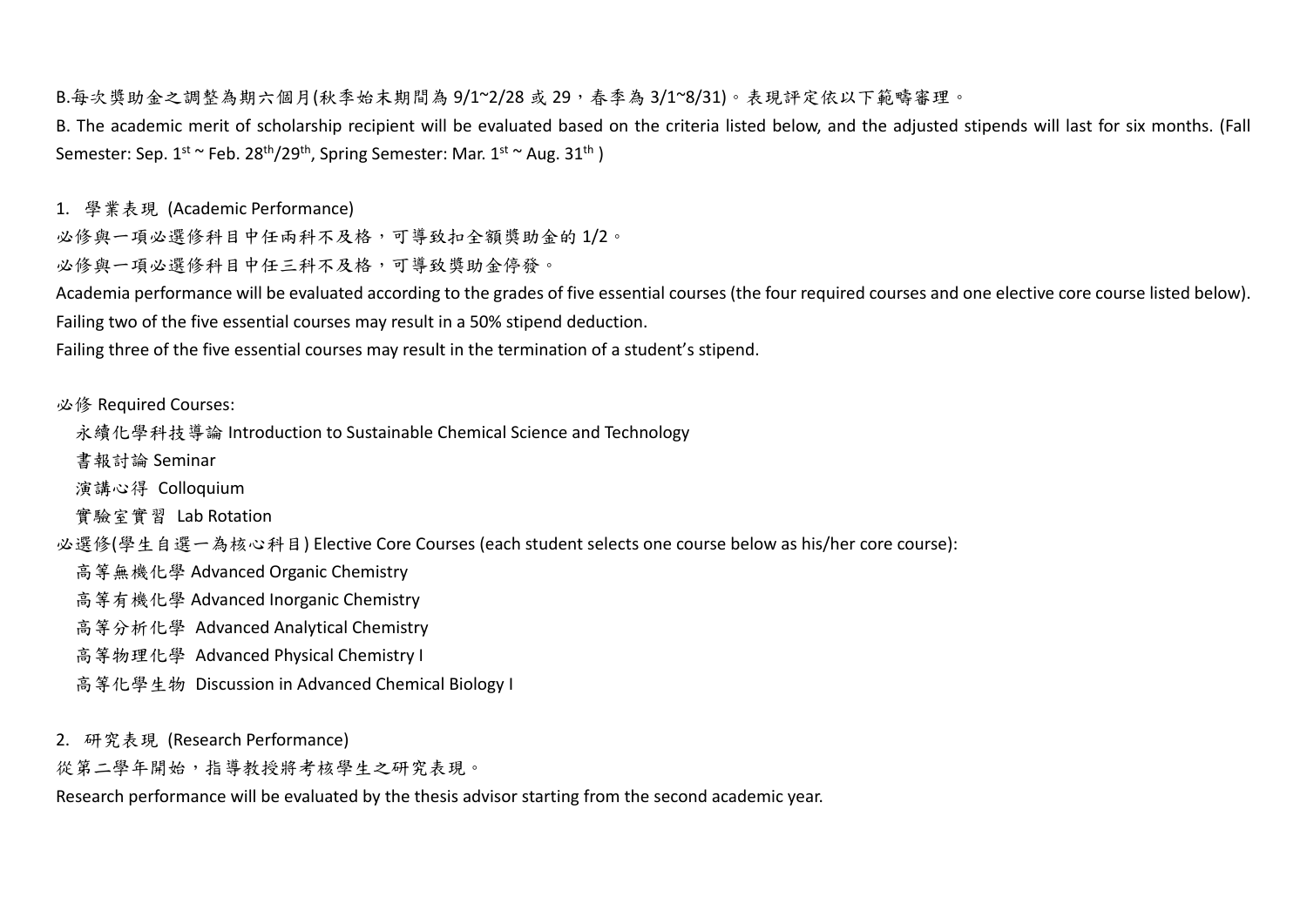3. 學生品行不良 (Misconduct)

有違反校規或學術倫理之重大事件或沒按照正常程序請假而擅自離開者,學生事務委員會將開會決定獎助金之扣減。 Any on-campus, off-campus, scholarly misconduct or taking leave without filing a leave of absence will result in deduction of a student's stipend.

如符合以上任一情形,學生獎學金之扣減,將經由課程及學生事務委員會討論通過後,確定獎學金扣減之金額。若學生面臨連續兩學期獎學金受到 扣減,課程及學生事務委員會將根據實際狀況決定是否再降低或是完全取消學生的獎助金。

All evaluations will be discussed and finalized by the Academic & Student Affairs Committee. Students facing stipend deductions for two consecutive semesters are subjected to larger stipend deduction or stipend termination.